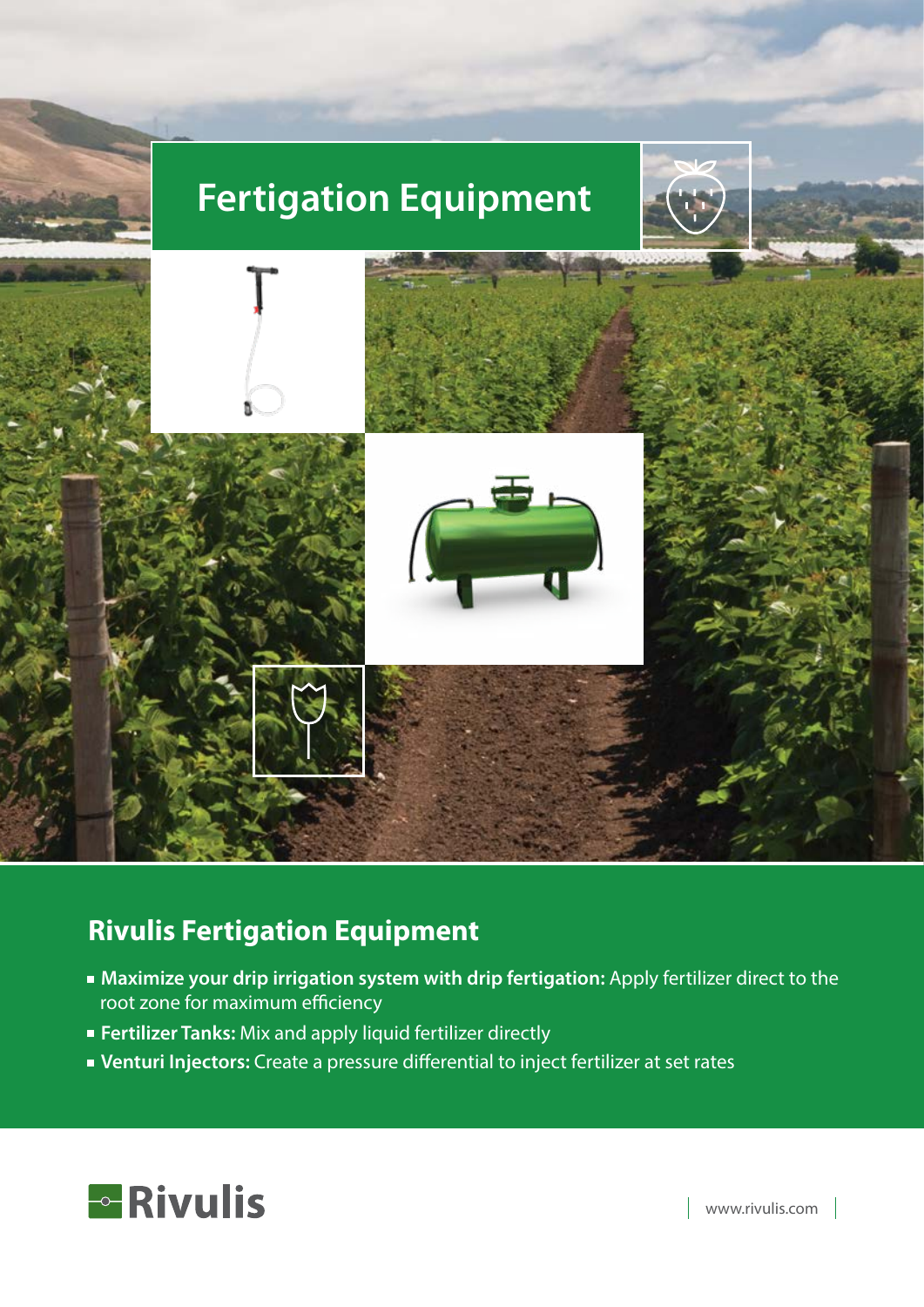# **Fertilizer Tank Product Information**

### **Designed and manufactured to the highest standards of build quality.**

With Fertlizer tanks, you can apply fertilizer to the irrigation water and provide the nutrients needed throughout the crop's cycle in order to achieve its optimal yield.

Irrigation with fertilizer is generally recommended during the first two thirds of irrigation time, to ensure proper flushing of the irrigation system and to minimize the emitters' clogging by the chemicals residues.

- **All fertilizer tanks are equipped with connections and air valves.**
- **All models are made of carbon steel double coated with epoxy polyester powder paint, inside and outside.**





Rivulis Vertical Fertilizer Tanks **Rivulis Horizontal Fertilizer Tanks** Rivulis Horizontal Fertilizer Tanks

#### **Product Specifications**

| <b>Body</b> | Capacity | Tank Height | Outlet Height | Length | Weight |
|-------------|----------|-------------|---------------|--------|--------|
|             |          | mm          | mm            | mm     | kg     |
|             | 60       | 728         | 107           | 450    | 26     |
| Vertical    | 90       | 927         | 107           | 450    | 33     |
|             | 120      | 1128        | 107           | 450    | 39     |
|             | 300      | 1000        | 1250          | 610    | 75     |
| Horizontal  | 120      | 480         | 750           | 700    | 45     |
|             | 220      | 480         | 750           | 1100   | 59     |
|             | 300      | 610         | 860           | 1000   | 75     |
|             | 500      | 750         | 1110          | 1300   | 130    |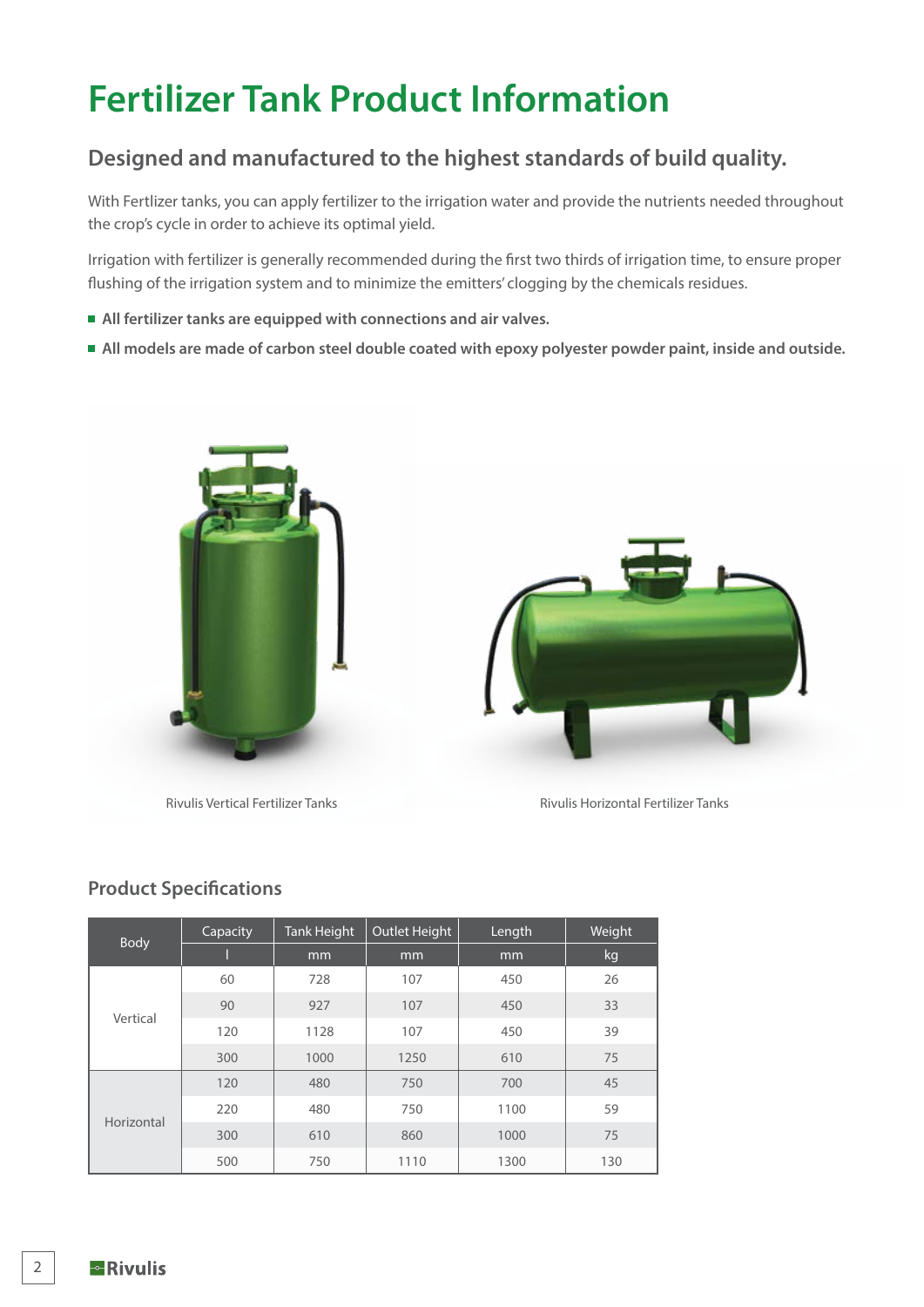# **Fertilizing Times**

| <b>Body</b> | Capacity | @ 0.05 bar<br><b>Pressure Loss</b> | @ 0.1 bar<br><b>Pressure Loss</b> | @ 0.2 bar<br><b>Pressure Loss</b> | @ 0.3 bar<br><b>Pressure Loss</b> |  |
|-------------|----------|------------------------------------|-----------------------------------|-----------------------------------|-----------------------------------|--|
|             |          | hours                              | hours                             | hours                             | hours                             |  |
|             | 60       | $1.0 - 1.25$                       | $0.75 - 1.0$                      | $0.50 - 0.75$                     | $0.33 - 0.50$                     |  |
| Vertical    | 90       | $1.75 - 2.0$                       | $1.25 - 1.50$                     | $0.75 - 1.0$                      | $0.50 - 0.75$                     |  |
|             | 120      | $2.0 - 2.50$                       | $1.50 - 2.0$                      | $1.0 - 1.50$                      | $0.75 - 1.0$                      |  |
|             | 300      | $5.50 - 6.50$                      | $3.75 - 4.50$                     | $2.75 - 3.25$                     | $1.50 - 1.75$                     |  |
| Horizontal  | 120      | $2.0 - 2.50$                       | $1.50 - 2.0$                      | $1.0 - 1.50$                      | $0.75 - 1.25$                     |  |
|             | 220      | $3.75 - 4.50$                      | $2.50 - 2.75$                     | $1.75 - 2.25$                     | $1.25 - 1.50$                     |  |
|             | 300      | $5.50 - 6.50$                      | $3.75 - 4.50$                     | $2.75 - 3.25$                     | $1.50 - 1.75$                     |  |
|             | 500      | $9.50 - 10.50$                     | $6.75 - 7.50$                     | $5.0 - 5.25$                      | $3.0 - 3.75$                      |  |

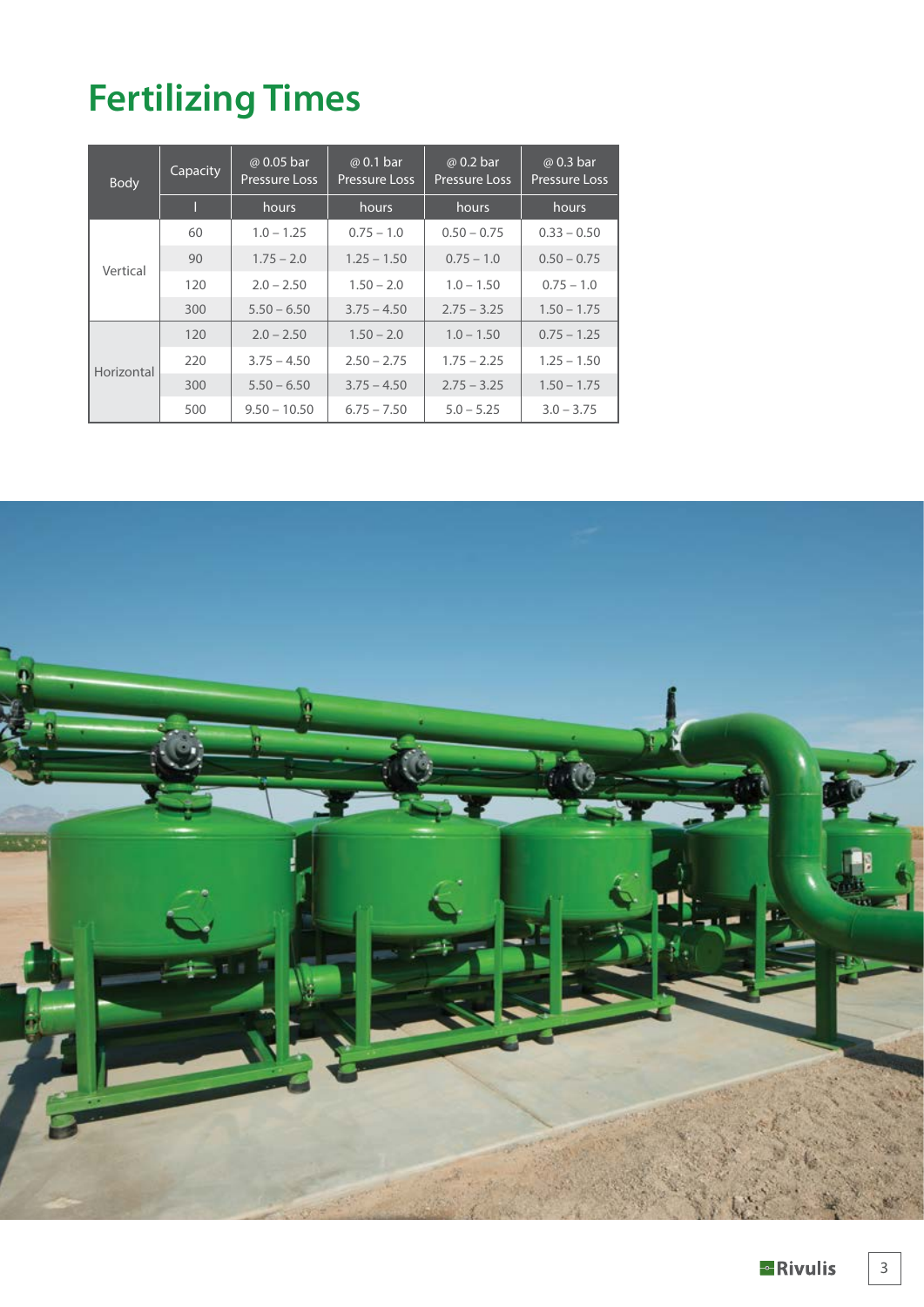# **Rivulis Fertilizer Tank Product List**

| <b>Fertilizer Tanks</b>    |                   |                   |      |                    |               |  |
|----------------------------|-------------------|-------------------|------|--------------------|---------------|--|
| <b>Product Description</b> | <b>Body Style</b> | Inlet/Outlet Size |      | <b>Tank Volume</b> | Product       |  |
|                            |                   | (inch)            | (mm) | $($ l $)$          | <b>Number</b> |  |
| Fertilizer Tank IV   60    |                   | 8                 | 200  | 60                 | 101050677     |  |
| Fertilizer Tank IV   90    |                   | 8                 | 200  | 90                 | 101050678     |  |
| Fertilizer Tank IV   120   | Vertical          | 8                 | 200  | 120                | 101062289     |  |
| Fertilizer Tank IV   220   |                   | 8                 | 200  | 220                | 101062294     |  |
| Fertilizer Tank IV   300   |                   | 8                 | 200  | 300                | 101063492     |  |
| Fertilizer Tank   H   200  |                   | 8                 | 200  | 220                | 101062291     |  |
| Fertilizer Tank   H   300  | Horizontal        | 8                 | 200  | 300                | 101063493     |  |
| Fertilizer Tank   H   500  |                   | 8                 | 200  | 500                | 101062293     |  |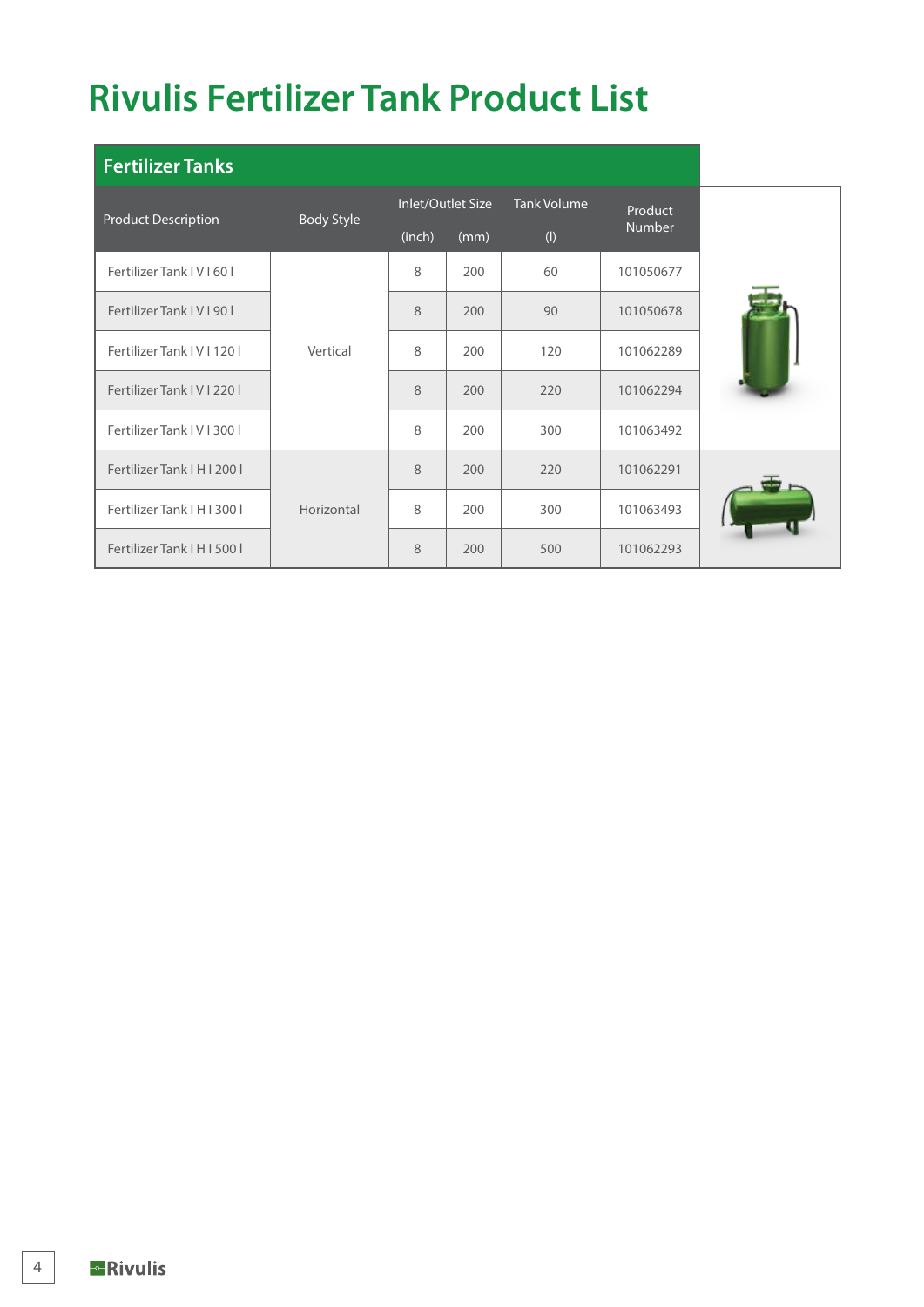## **Rivulis Venturi Injector**

#### **Built in check valve to protect against back flow**

- **All ventury injectors are available as a full assembly.**
- **With Rotameter, one can measure/read accurate suction of fertilizer injection rate.**
- **Rotameter is available in all sizes.**
- Can be used with a large variety of chemicals.



Note: Pipe is not included

### **Rivulis Venturi Injectos Product Selection Guide**

| <b>Diameter</b> | Efficiency (P) required<br>to Initiate suction | Motive flow through<br>injector @ 2.5 kg/cm <sup>2</sup> | <b>Injection Capacity</b> |
|-----------------|------------------------------------------------|----------------------------------------------------------|---------------------------|
| inch            | $\%$                                           | 1/h                                                      | 1/h                       |
| 3/4             | 30                                             | 1525                                                     | 40                        |
|                 | 25                                             | 4645                                                     | 78                        |
| 11/2            | 25                                             | 7425                                                     | 320                       |
| $\mathfrak{D}$  | 25                                             | 7345                                                     | 330                       |
| ำ               | 20                                             | 20100                                                    | 450                       |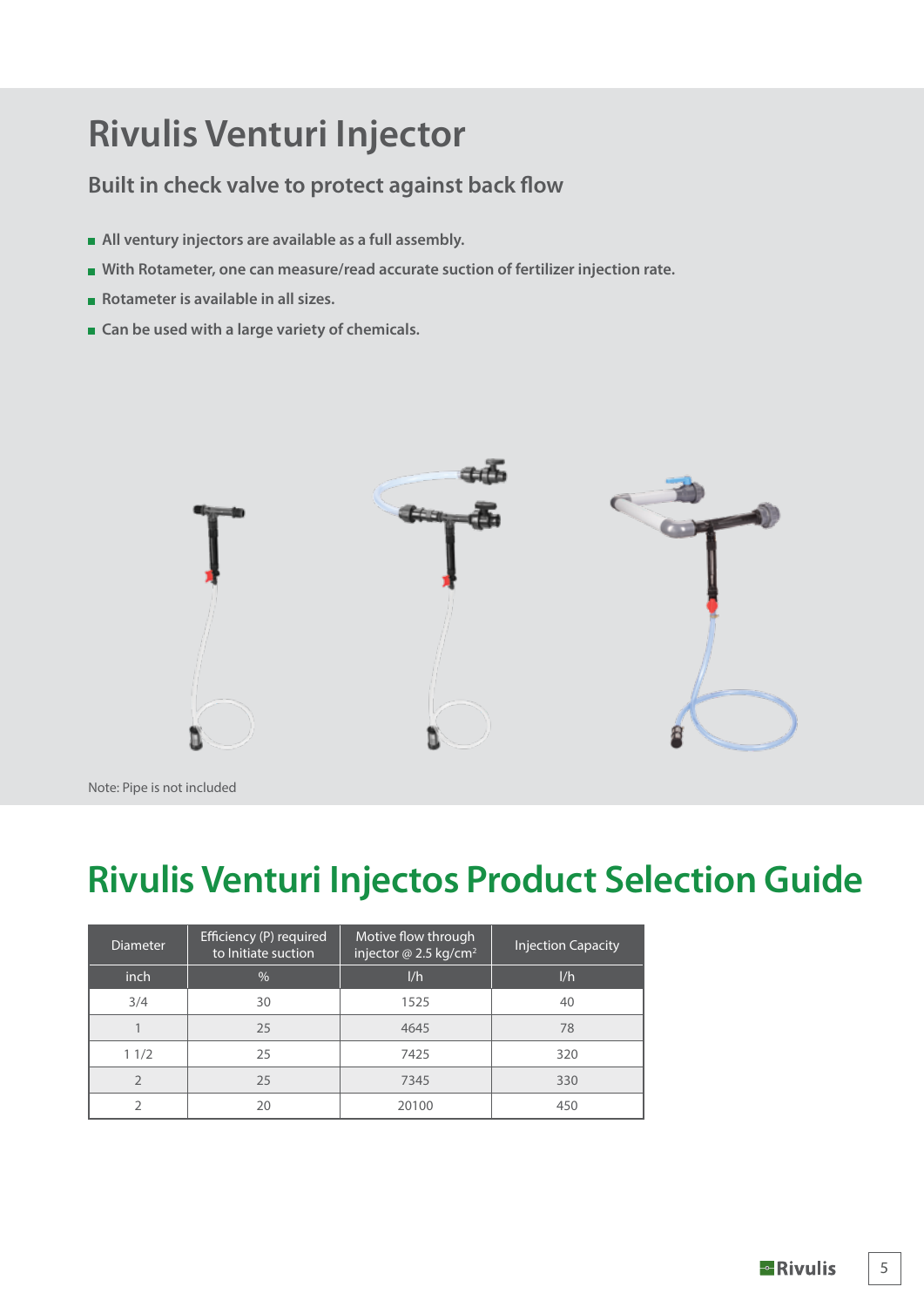## **Performance Data**

|                    | Pressure           |        | 3/4" Venturi Injector |                    | 1" Venturi Injector | 1-1/2" Venturi<br>Injector |         |        | 2" venturi Injector<br>(LF) |        | 2" Venturi Injector<br>(HF) |
|--------------------|--------------------|--------|-----------------------|--------------------|---------------------|----------------------------|---------|--------|-----------------------------|--------|-----------------------------|
| Pin,               | Pout,              | Q inj  | Q asp                 | Q inj              | Q asp               | Q inj                      | Q asp   | Q inj  | Q asp                       | Q inj  | Q asp                       |
| Inlet              | Outlet             | Motive | Water                 | Motive             | Water               | Motive                     | Water   | Motive | Water                       | Motive | Water                       |
| Pressure           | Pressure           | Flow   | Suction               | Flow               | Suction             | Flow                       | Suction | Flow   | Suction                     | Flow   | Suction                     |
| Kg/cm <sup>2</sup> | Kg/cm <sup>2</sup> | L/H    | L/H                   | L/H                | ${\sf L/H}$         | L/H                        | L/H     | L/H    | L/H                         | L/H    | ${\sf L/H}$                 |
| 0.5                | $\mathbf 0$        | 750    | 170                   | 2200               | 263                 | 3238                       | 600     | 6600   | 706                         | 10320  | 1250                        |
| 0.75               | $\overline{0}$     | 856    | 188                   | 2640               | 288                 | 3902                       | 600     | 7250   | 827                         | 12300  | 1325                        |
|                    | $\overline{0}$     |        | 195                   | 3000               | 310                 |                            | 613     |        | 841                         |        | 1400                        |
| $\mathbf{1}$       | 0.25               | 983    | 185                   |                    | 275                 | 4532                       | 600     | 7950   | 803                         | 14400  | 1275                        |
|                    | 0.5                |        | 138                   |                    | 174                 |                            | 475     |        | 539                         |        | 913                         |
|                    | $\mathbf 0$        |        | 190                   |                    | 298                 |                            | 600     |        | 806                         |        | 1450                        |
| 1.5                | 0.5                | 1195   | 188                   | 3500               | 269                 | 5712                       | 600     | 9040   | 805                         | 16800  | 1350                        |
|                    | 0.75               |        | 153                   |                    | 263                 |                            | 575     |        | 676                         |        | 1225                        |
|                    | $\mathbf{1}$       |        | 91                    |                    | 115                 |                            | 350     |        | 270                         |        | 530                         |
|                    | $\mathsf{O}$       |        | 190                   |                    | 298                 |                            | 600     |        | 813                         |        | 1450                        |
|                    | 0.5                |        | 190                   |                    | 293                 |                            | 600     |        | 788                         | 18900  | 1450                        |
| $\sqrt{2}$         | 0.75               | 1356   | 188                   | 4290               | 293                 | 6590                       | 600     | 11800  | 788                         |        | 1325                        |
|                    | $\mathbf{1}$       |        | 175                   |                    | 263                 |                            | 600     |        | 764                         |        | 1300                        |
|                    | 1.25               |        | 135                   |                    | 188                 |                            | 538     |        | 620                         |        | 875                         |
|                    | 1.5                |        | 48                    |                    | 70                  |                            | 213     |        | 229                         |        | 473                         |
|                    | $\mathbf 0$        |        | 190                   |                    | 310                 |                            | 600     |        | 810                         |        | 1450                        |
|                    | 0.5                |        | 190                   | 298                |                     | 600                        |         | 810    |                             | 1450   |                             |
|                    | 0.75               |        | 190                   |                    | 293                 |                            | 600     | 12830  | 765                         | 20100  | 1450                        |
| 2.5                | $\mathbf{1}$       | 1527   | 190                   | 293<br>4645<br>293 |                     | 7428                       | 600     |        | 719                         |        | 1450                        |
|                    | 1.25               |        | 173                   |                    |                     | 600                        |         | 698    |                             | 1300   |                             |
|                    | 1.5                |        | 150                   |                    | 249                 |                            | 575     |        | 626                         |        | 1163                        |
|                    | 1.75               |        | 93                    |                    | 130                 |                            | 428     |        | 366                         |        | 697                         |
|                    | $\overline{2}$     |        | <b>NS</b>             |                    | <b>NS</b>           |                            | 110     |        | 100                         |        | <b>NS</b>                   |
|                    | $\mathbf 0$        |        | 190                   |                    | 310                 |                            | 600     |        | 830                         |        | 1450                        |
|                    | $\mathbf{1}$       |        | 190                   |                    | 310                 |                            | 600     |        | 798                         |        | 1450                        |
|                    | 1.25               |        | 190                   |                    | 310                 |                            | 600     |        | 798                         | 1450   |                             |
| 3                  | 1.5                | 1671   | 188                   | 5065               | 293                 | 8163                       | 600     | 13300  | 763                         | 22500  | 1425                        |
|                    | 1.75               |        | 168                   |                    | 264                 |                            | 600     |        | 739                         |        | 1200                        |
|                    | $\overline{2}$     |        | 115                   |                    | 190                 |                            | 563     |        | 568                         |        | 950                         |
|                    | 2.25               |        | 45                    |                    | 72                  |                            | 313     |        | 308                         |        | 403                         |
|                    | $\overline{0}$     |        | 190                   |                    | 310                 |                            | 600     |        | 830                         |        | 1480                        |
|                    | $\mathbf{1}$       |        | 190                   |                    | 310                 |                            | 600     |        | 810                         |        | 1480                        |
|                    | 1.5                |        | 190                   |                    | 310                 |                            | 600     |        | 806                         |        | 1480                        |
|                    | 1.75               |        | 188                   |                    | 291                 |                            | 600     |        | 765                         |        | 1480                        |
| 3.5                | $\overline{2}$     | 1783   | 168                   | 5370               | 263                 | 8814                       | 600     | 13600  | 699                         | 24300  | 1425                        |
|                    | 2.25               |        | 141                   |                    | 227                 |                            | 563     |        | 634                         |        | 1125                        |
|                    | 2.5                |        | 90                    |                    | 129                 |                            | 463     |        | 454                         |        | 665                         |
|                    | 2.75               |        | 37                    |                    | 58                  |                            | 213     |        | 199                         |        | 420                         |

Q inj. = Flow of the water

Q asp. = Flow of the fertilizer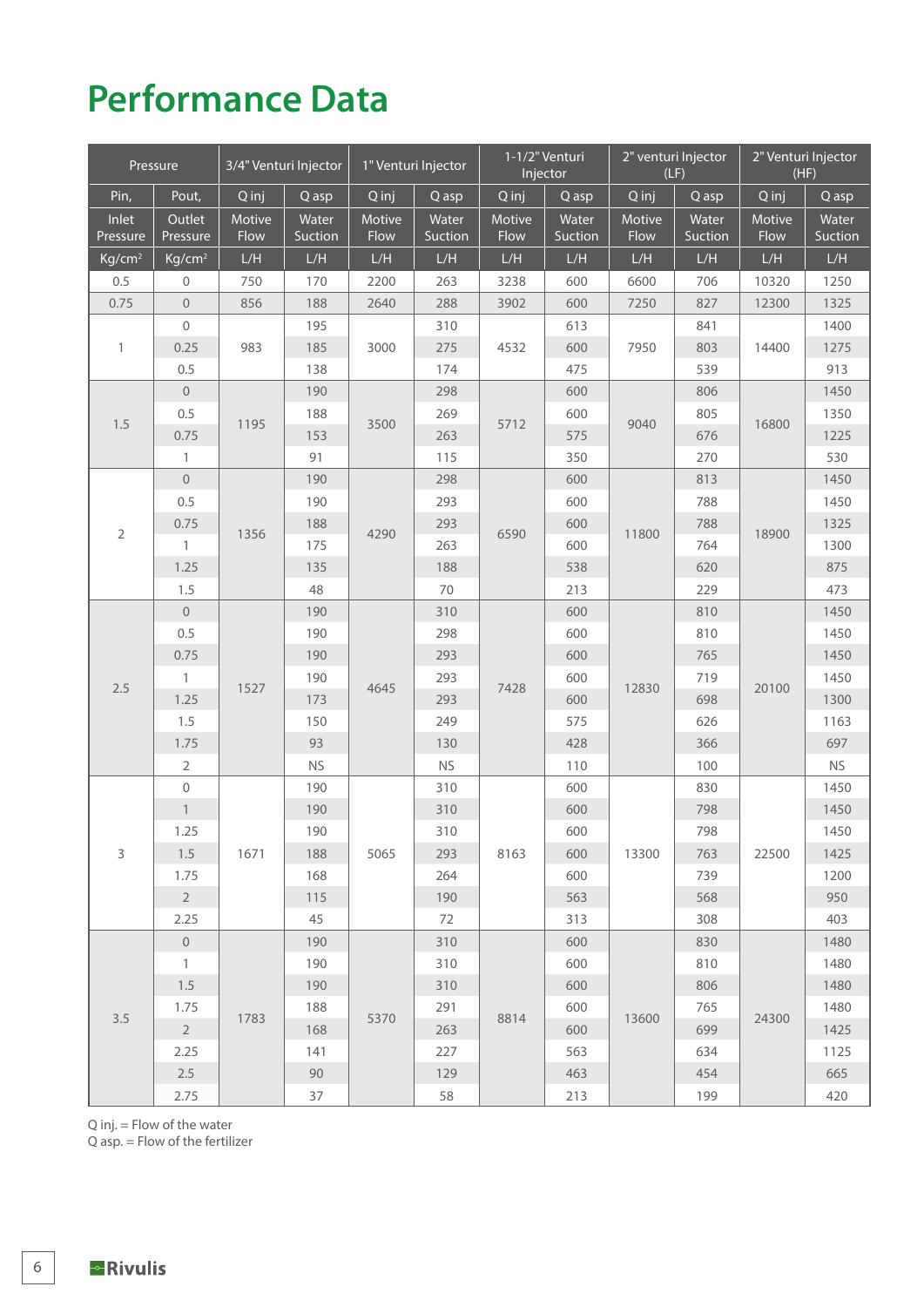|                    | Pressure           |        | 3/4" Venturi Injector |                                        | 1" Venturi Injector  |        | 1-1/2" Venturi<br>Injector |        | 2" venturi Injector<br>(LF) |        | 2" Venturi Injector<br>(HF) |  |
|--------------------|--------------------|--------|-----------------------|----------------------------------------|----------------------|--------|----------------------------|--------|-----------------------------|--------|-----------------------------|--|
| Pin,               | Pout,              | Q inj  | Q asp                 | Q inj                                  | Q asp                | Q inj  | Q asp                      | Q inj  | Q asp                       | Q inj  | Q asp                       |  |
| Inlet              | Outlet             | Motive | Water                 | Motive                                 | Water                | Motive | Water                      | Motive | Water                       | Motive | Water                       |  |
| Pressure           | Pressure           | Flow   | Suction               | Flow                                   | Suction              | Flow   | Suction                    | Flow   | Suction                     | Flow   | Suction                     |  |
| Kg/cm <sup>2</sup> | Kg/cm <sup>2</sup> | L/H    | L/H                   | L/H                                    | L/H                  | L/H    | L/H                        | L/H    | L/H                         | L/H    | L/H                         |  |
|                    | $\mathbf 0$        |        | 190                   |                                        | 310                  |        | 613                        |        | 810                         |        | 1480                        |  |
|                    | $\mathbf{1}$       |        | 190                   | 5720                                   | 310                  |        | 613                        |        | 810                         |        | 1480                        |  |
|                    | $\overline{2}$     |        | 190                   |                                        | 293                  |        | 613                        |        | 798                         |        | 1480                        |  |
| $\overline{4}$     | 2.25               | 1907   | 180                   |                                        | 293                  | 9422   | 600                        | 14560  | 784                         | 25800  | 1480                        |  |
|                    | 2.5                |        | 155                   |                                        | 291                  |        | 600                        |        | 709                         |        | 1275                        |  |
|                    | 2.75               |        | 110                   |                                        | 191                  |        | 563                        |        | 608                         |        | 925                         |  |
|                    | 3                  |        | 50                    |                                        | 95                   |        | 375                        |        | 347                         |        | 485                         |  |
|                    | 3.25               |        | <b>NS</b>             |                                        | <b>NS</b>            |        | 110                        |        | 109                         |        | <b>NS</b>                   |  |
|                    | $\boldsymbol{0}$   |        | 190                   |                                        | 310                  |        | 613                        |        | 810                         |        | 1480                        |  |
|                    | $\mathbf{1}$       |        | 190                   |                                        | 310                  |        | 613                        |        | 810                         |        | 1480                        |  |
|                    | $\overline{2}$     |        | 190                   |                                        | 300                  |        | 613                        |        | 810                         |        | 1480                        |  |
| 4.5                | 2.5<br>2.75        | 2115   | 185<br>177            |                                        | 282<br>216           |        | 613<br>613                 |        | 746<br>712                  | 26400  | 1450<br>1350                |  |
|                    | $\mathsf{3}$       |        | 156                   | 6312                                   | 175                  | 9918   | 600                        | 15400  | 688                         |        | 1050                        |  |
|                    | 3.25               |        | 113                   |                                        | 144                  |        | 563                        |        | 505                         |        | 575                         |  |
|                    | 3.5                |        | 53                    | 34                                     |                      |        | 250                        |        | 270                         |        | 410                         |  |
|                    | 3.75               |        | <b>NS</b>             |                                        | <b>NS</b>            |        | <b>NS</b>                  |        | $\mathsf{NS}\xspace$        |        | $\mathsf{NS}\xspace$        |  |
|                    | $\mathbf 0$        |        | 190                   |                                        | 310                  |        | 613                        |        | 810                         |        | 1480                        |  |
|                    | $\mathbf{1}$       |        | 190                   |                                        | 310                  | 10471  | 613                        | 16200  | 810                         | 28500  | 1480                        |  |
|                    | $\mathbf 2$        | 2230   | 190                   | 310<br>290<br>6590<br>210<br>192<br>83 |                      |        | 613                        |        | 810                         |        | 1480                        |  |
|                    | 3                  |        | 188                   |                                        |                      |        | 600                        |        | 750                         |        | 1375                        |  |
| 5                  | 3.25               |        | 162                   |                                        |                      |        | 575                        |        | 707                         |        | 925                         |  |
|                    | 3.5                |        | 123                   |                                        |                      |        | 538                        |        | 636                         |        | 725                         |  |
|                    | 3.75               |        | 76                    |                                        |                      |        | 450                        |        | 398                         |        | 545                         |  |
|                    | $\overline{4}$     |        | 14                    |                                        | <b>NS</b>            |        | 188                        |        | 140                         |        | 405                         |  |
|                    | $\mathbf 0$        |        | 190                   |                                        | 310                  |        | 613                        |        | 810                         |        | 1480                        |  |
|                    | $\mathbf{1}$       |        | 190                   |                                        | 310                  |        | 613                        |        | 810                         |        | 1480                        |  |
|                    | $\sqrt{2}$         |        | 190                   |                                        | 310                  |        | 613                        |        | 809                         |        | 1480                        |  |
|                    | 3                  |        | 185                   |                                        | 310                  |        | 600                        |        | 780                         |        | 1450                        |  |
| 5.5                | 3.25               |        | 180                   |                                        | 280                  |        | 600                        |        | 712                         |        | 1450                        |  |
|                    | 3.5                | 2340   | 173                   | 6870                                   | 210                  | 10650  | 550                        | 17050  | 651                         | 30000  | 1325                        |  |
|                    | 3.75               |        | 147                   |                                        | 180                  |        | 480                        |        | 530                         |        | 1050                        |  |
|                    | $\overline{4}$     |        | 108                   |                                        | 144                  |        | 350                        |        | 407                         |        | 665                         |  |
|                    | 4.25               |        | 62                    |                                        | 55                   |        | 150                        |        | 160                         |        | 380                         |  |
|                    | 4.5                |        | <b>NS</b>             |                                        | <b>NS</b>            |        | <b>NS</b>                  |        | 49                          |        | <b>NS</b>                   |  |
|                    | $\mathbf 0$        |        | 190                   |                                        | 310                  |        | 613                        |        | 810                         |        | 1480                        |  |
|                    | $\mathbf{1}$       |        | 190                   |                                        | 310                  |        | 613                        |        | 810                         |        | 1480                        |  |
|                    | $\overline{2}$     |        | 185                   |                                        | 300                  |        | 610                        |        | 810                         |        | 1480                        |  |
|                    | $\mathsf 3$        |        | 180                   |                                        | 280                  |        | 580                        |        | 801                         |        | 1480                        |  |
| 6                  | $\overline{4}$     | 2450   | 177                   | 7080                                   | 250                  | 10780  | 550                        | 17750  | 730                         | 32000  | 1325                        |  |
|                    | 4.25               |        | 144                   |                                        | 180                  |        | 500                        |        | 630                         |        | 1025                        |  |
|                    | 4.5                |        | 92                    |                                        | 108                  |        | 350                        |        | 432                         |        | 725                         |  |
|                    | 4.75               |        | $36$                  |                                        | 12                   |        | 180                        |        | 271                         |        | 425                         |  |
|                    | $\sqrt{5}$         |        | $\mathsf{NS}\xspace$  |                                        | $\mathsf{NS}\xspace$ |        | ${\sf NS}$                 |        | $\mathsf{NS}\xspace$        |        | <b>NS</b>                   |  |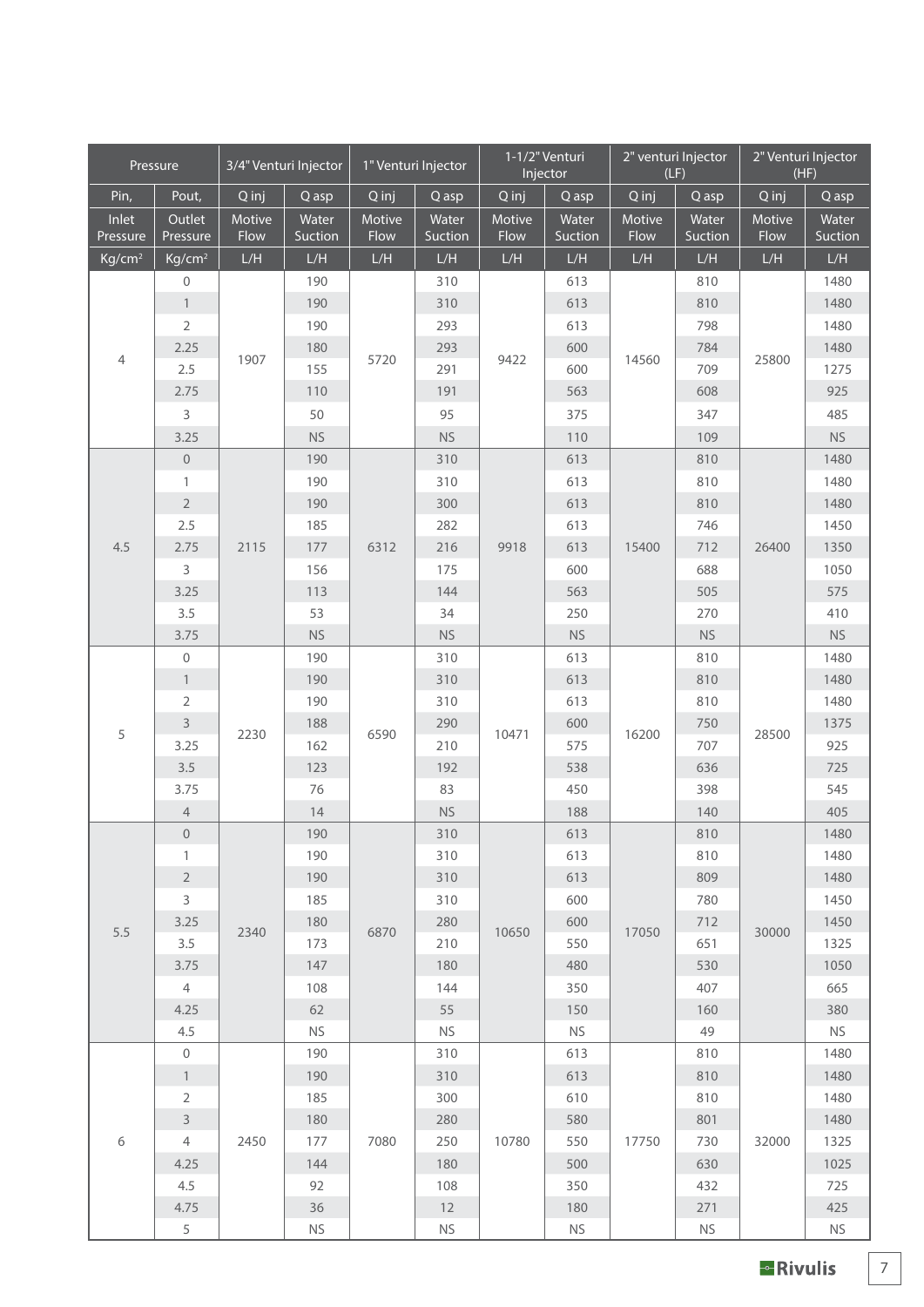# **Performance Data**



#### **Recommended installation with bypass option**

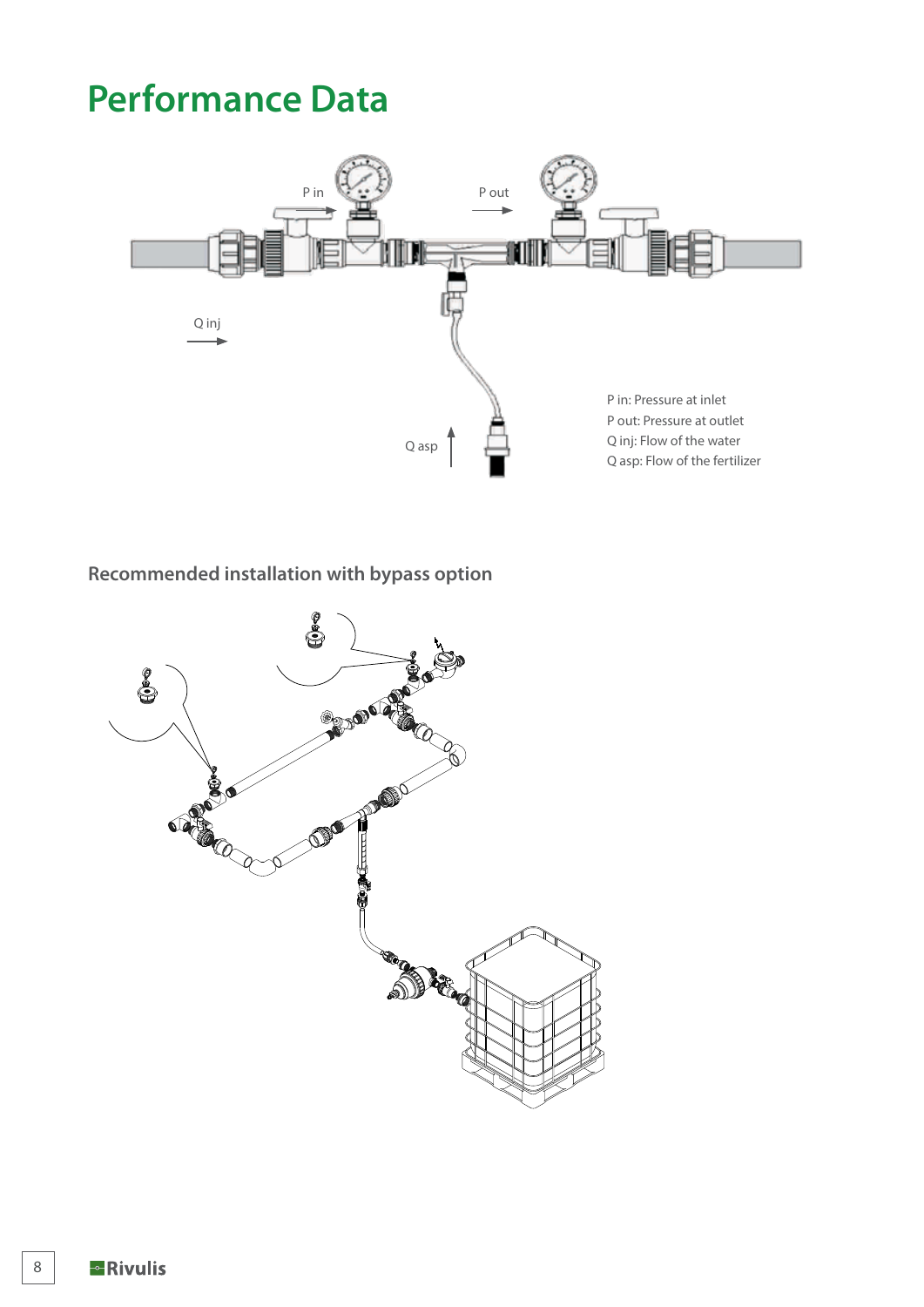# **Rivulis Venturi Injector Product List**

| <b>Rivulis Venturi Injector</b>                     |                 |                |                       |  |  |  |  |  |  |  |
|-----------------------------------------------------|-----------------|----------------|-----------------------|--|--|--|--|--|--|--|
| <b>Product Description</b>                          | <b>Diameter</b> | Pump Type      | <b>Product Number</b> |  |  |  |  |  |  |  |
| Venturi Injector PP + Adaptor                       | 3/4"            | AQ 112         | 101048467             |  |  |  |  |  |  |  |
| Venturi Injector PP + Adaptor + Rotameter + Valve   | 3/4"            | <b>AQ 112R</b> | 101047930             |  |  |  |  |  |  |  |
| Venturi Injector PP + Adaptor                       | 1"              | AQ 113         | 101048469             |  |  |  |  |  |  |  |
| Venturi Injector R PP + Adaptor + Rotameter + Valve | 1"              | <b>AQ 113R</b> | 101048459             |  |  |  |  |  |  |  |
| Venturi Injector PP + Adaptor                       | 11/2"           | AQ 114         | 101048461             |  |  |  |  |  |  |  |
| Venturi Injector R PP + Adaptor + Rotameter + Valve | 11/2"           | <b>AQ 114R</b> | 101048460             |  |  |  |  |  |  |  |
| Venturi Injector PP + Adaptor                       | 2"              | AQ 115         | 101048462             |  |  |  |  |  |  |  |
| Venturi Injector PP + Adaptor + Rotameter + Valve   | 2"              | <b>AQ 115R</b> | 101047931             |  |  |  |  |  |  |  |



9